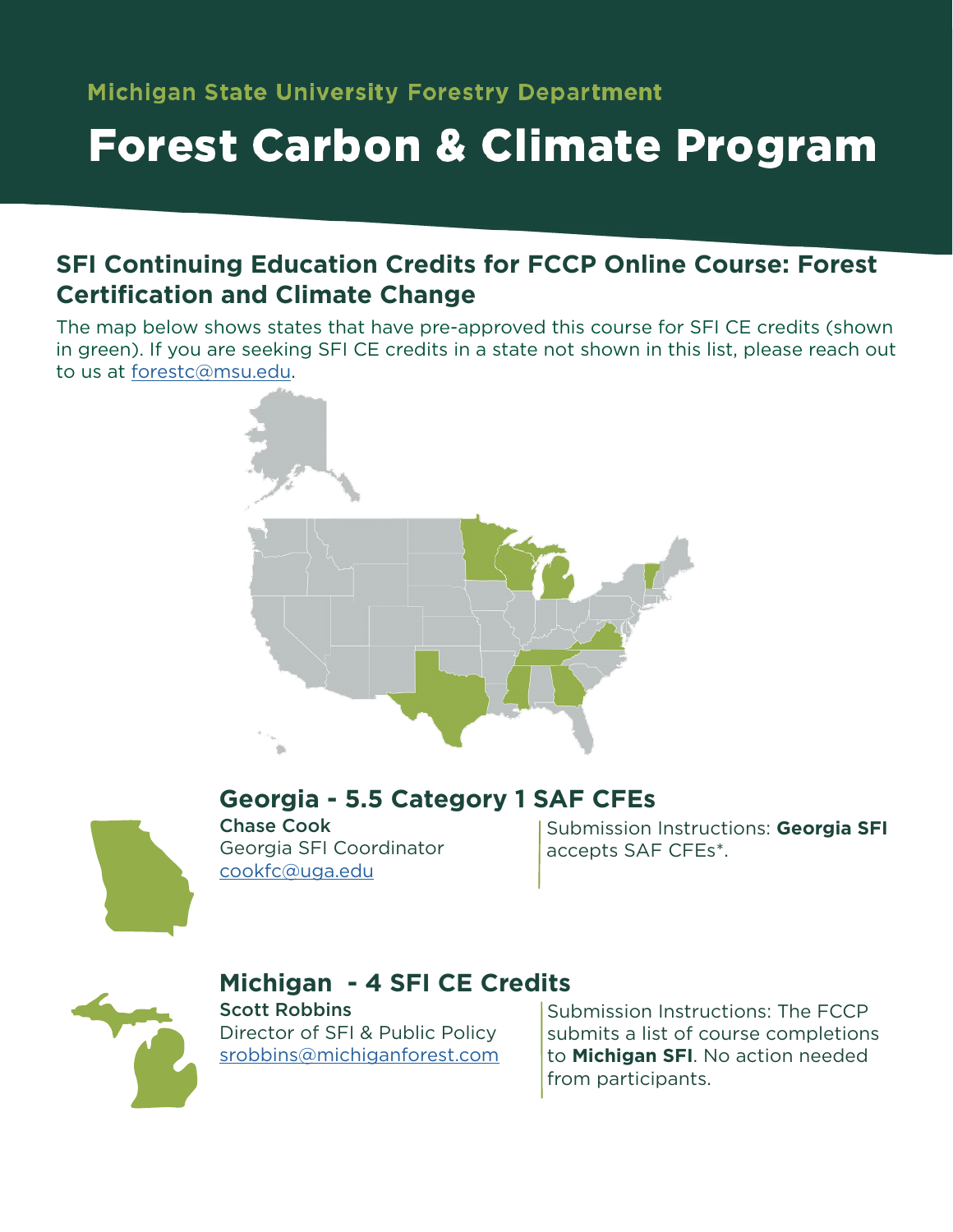# **Forest Carbon & Climate Program**



Rick Horton SIC Coordinator Rhorton@mfitpa.com Rachel Peterson **Minnesota - 3 SFI CE Credits**

MLEP Executive Director rachel.peterson@mlep.org Submission Instructions: The FCCP submits a list of course completions to **MLEP (Minnesota Logger Education Program)**. No action needed from participants.



## **Mississippi - 5.5 Category 1 SAF CFEs**

John Auel SFI Coordinator john.b.auel@msstate.edu

Submission Instructions: **The Mississippi Board of Registration for Foresters** and the **Professional Logging Manager Program** accept SAF CFEs\*.

#### **Tennessee - 5 SFI CE Credits**

Sammy Woodfin SIC Chair [Sammy.woodfin@everpack.com](mailto:Sammy.woodfin%40everpack.com?subject=) Submission Instructions: Pending, contact [forestc@msu.edu](mailto:forestc%40msu.edu?subject=) to see if more information is available.



#### **Texas - 5 SFI CE Credits**

Susan Stutts Senior Director of the Texas Forestry Association [tfa@texasforestry.org](mailto:tfa%40texasforestry.org?subject=)

Submission Instructions: **Texas Accredited Foresters** and **Texas Pro Loggers** approved this course for 5 continuing education credits. Email a copy of your digital certificate to Susan Stutts at: [tfa@texasforestry.org.](mailto:tfa%40texasforestry.org?subject=)